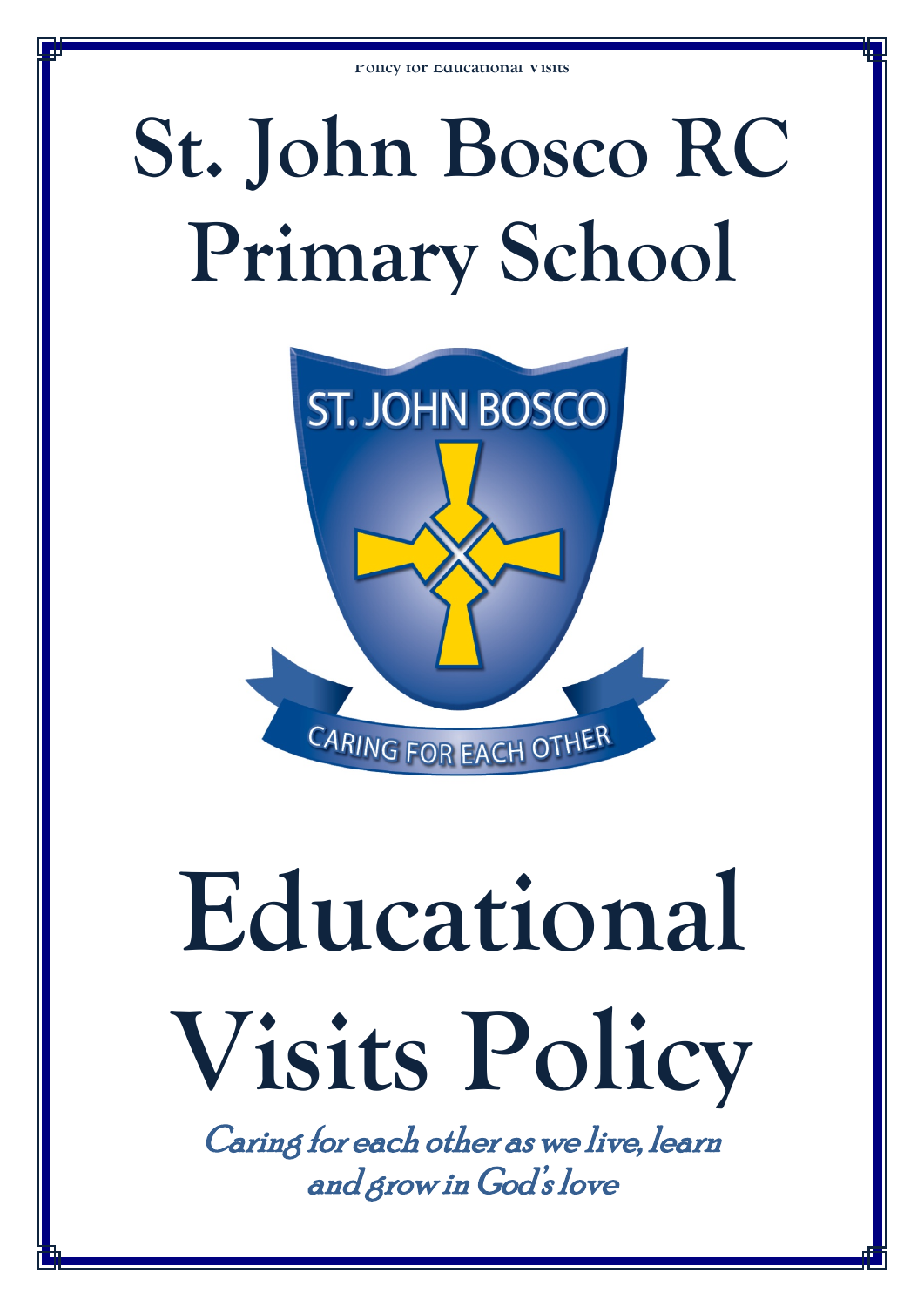### **Contents**

#### **Sections**

- **1.** Introduction
- **2.** Application
- **3.** Types of Visit and Approval
- **4.** Roles and Responsibilities
- **5.** Staff Competence
- **6.** Emergency Procedures
- **7.** Parental Consent
- <span id="page-1-0"></span>**8.** Approval for Visits
- **9.** Pre Visits
- **10.** Category Definitions
- **11.** Ratios
- **12.** Inclusion
- **13.** Charging
- **14.** Use of Staff Cars
- **15.** Use of Parents Cars
- **16.** Insurance
- **17.** Swimming Lessons
- **18.** Monitoring and Review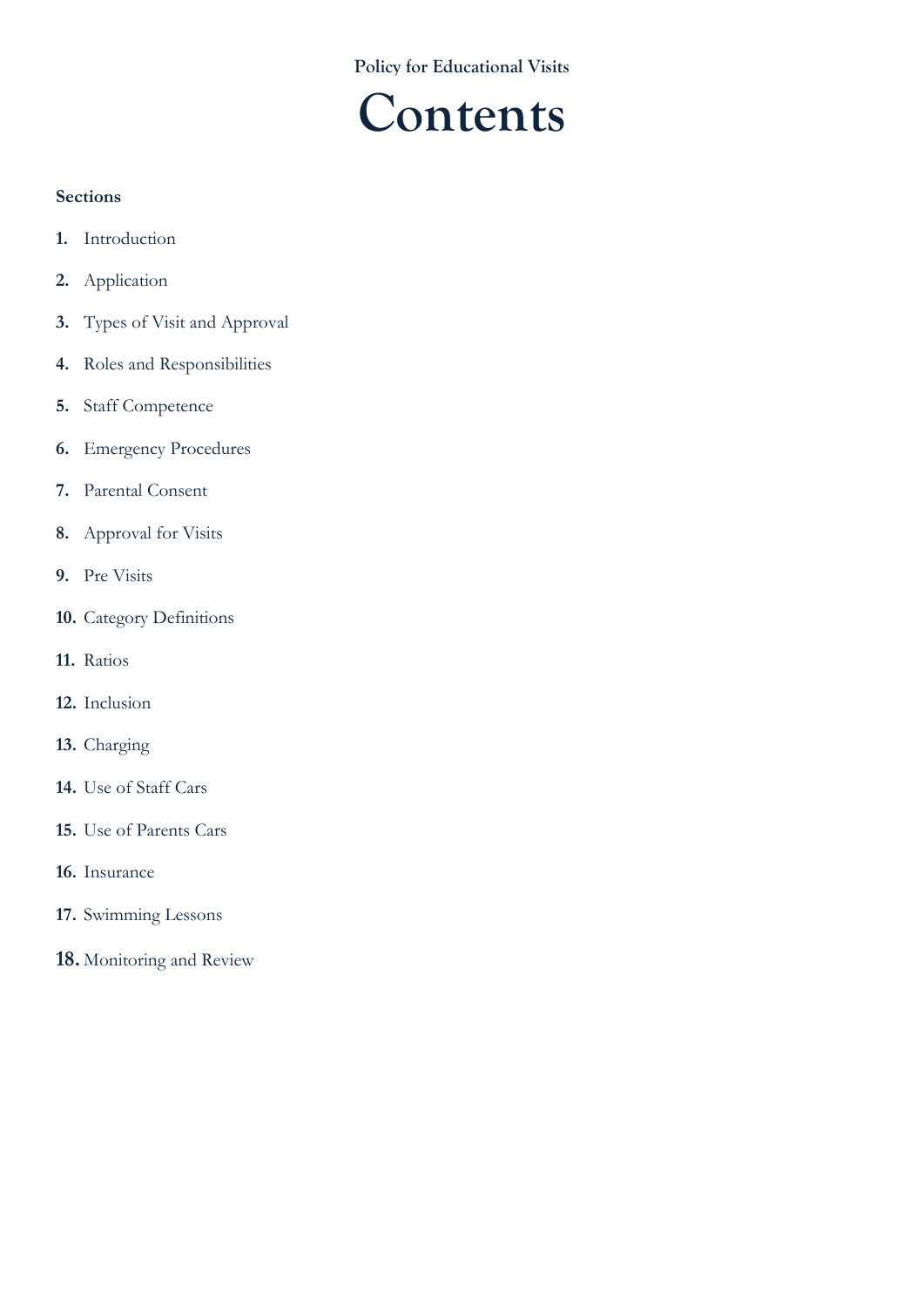## **Policy for Educational Visits**

#### **1. Introduction**

St. John Bosco RC Primary School believe that educational visits are an integral part of the entitlement of every pupil to an effective and balanced curriculum. Appropriately planned visits are known to enhance learning and improve attainment, and so form a key part of what makes St. John Bosco School an effective learning environment.

*The benefits to pupils of taking part in visits and learning outside the classroom include:*

- Improvements in their ability to cope with change.
- Increased curiosity and resilience.
- Opportunities for creativity, developing learning relationships and practicing strategic awareness.
- Improved achievement and attainment across a range of curricular subjects.
- Enhanced opportunities for 'real world' 'learning in context' and the development of social and emotional aspects of intelligence.
- Increased risk management skills through opportunities for involvement in practical risk-benefit decisions in a range of contexts. ie. encouraging pupils to become more risk aware as opposed to risk averse.
- Greater sense of personal responsibility.
- Possibilities for genuine team working including enhanced communication skills.
- Improved environmental appreciation, knowledge, awareness and understanding of a variety of environments.
- Improved awareness and knowledge of the importance and practices of sustainability.
- Physical skill acquisition and the development of a fit and healthy lifestyle.

#### **2. Application**

Any visit that leaves the school grounds is covered by this policy, whether as part of the curriculum, during school time, or outside the normal school day.

In addition to this Educational Visits Policy, St John Bosco RC Primary School:

1. Adopts the Local Authority's (LA) Educational Visits Guidance,

2. Adopts National Guidance www.oeapng.info (as recommended by the LA).

3. Uses EVOLVE, the web-based planning, notification, approval, monitoring and communication system for off-site activities.

#### **3. Types of Visit & Approval**

There are three 'types' of visit:

- 1. Visits/activities within the locality
- 2. Other non-residential visits that do not involve an adventurous activity.

3. Visits that are overseas, residential, or involve an adventurous activity.

#### **4. Roles and Responsibilities**

Visit leaders are responsible for the planning of their visits. They should obtain outline permission for a visit from the Head Teacher prior to planning, and certainly before making any commitments. Visit leaders have responsibility for ensuring that their visits will comply with all relevant guidance and requirements. All visit leaders must hold Qualified Teacher Status (QTS). No visit may take place unless led by a competent, qualified teacher.

The Educational Visits Coordinator (EVC) is Mr O'Keeffe who will support and challenge colleagues over visits and learning outside the classroom (LOtC) activities. The EVC is the first point of contact for advice on visit related matters, and will check final visit plans on EVOLVE before submitting them to the Head. Visit leaders must enter all visits and risk assessments onto the EVOLVE system for review and approval by the EVC and headteacher.

All teaching staff must ensure they complete a risk assessment prior to all visits taking place. It is the responsibility of the leader of each and every visit to complete a formal risk assessment in advance of the proposed visit. This should include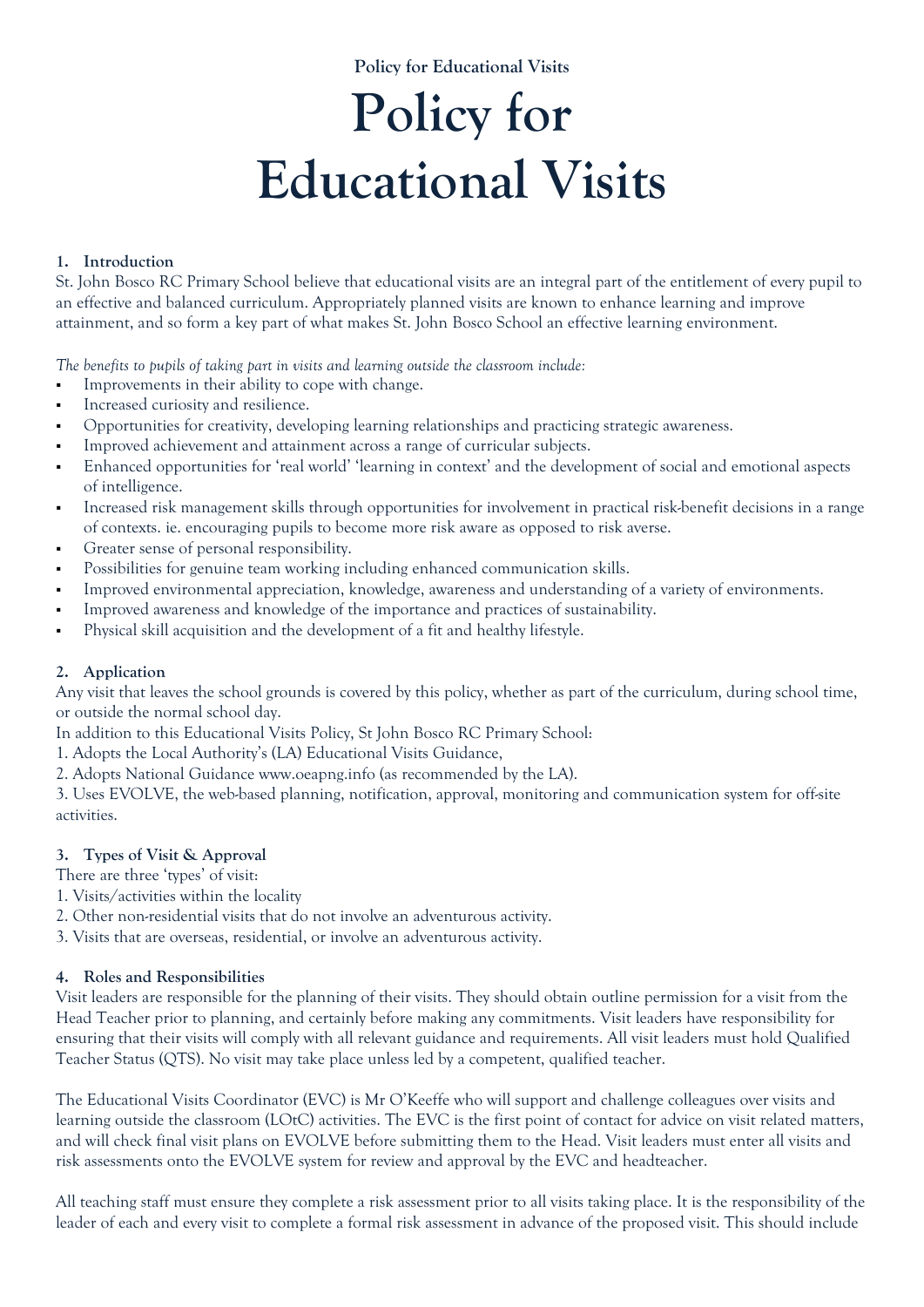assessment of the major/significant risks to staff and pupils that could occur during the proposed visit. All risk assessments must be signed by the visit leader and uploaded to the EVOLVE system for review and approval by the EVC and headteacher.

Where visits are made to an external provider offering instruction (e.g. sports activities, swimming etc.) the external provider is responsible for the risk assessment of the activities they are providing. An external provider holding the Learning Outside the Classroom Quality badge has demonstrated that the provider is safe and offers good quality teaching and learning opportunities. Risk assessments from such organisations may be regarded as suitable. Where a provider is to offer instruction to pupils and does not hold this badge, they must complete a provider form (available from EVOLVE) to enable assessment of their suitability. Approval for such visits will not be given until the headteacher and EVC co-ordinator have reviewed the completed provider form and may need to seek advice from the EVAS at Derwent Hill.

The Head Teacher has responsibility for authorising all visits and for submitting all overseas, residential or adventurous activity visits to the LA for approval, via EVOLVE.

The Governing Body's role is that of a 'critical friend'. There is no requirement for governors to approve visits but they will be informed at regular governor meetings what visits have taken place and what is planned.

The Local Authority is responsible for the final approval (via EVOLVE) of all visits that are either overseas, residential, and/or involve an adventurous activity.

#### **5. Staff Competence**

We recognise that staff competence is the single most important factor in the safe management of visits, and so we support staff in developing their competence in the following ways:

- Qualified Teacher Status
- Relevant experience. Newly Qualified Teachers (NQT) shall initially be accompanied by another, member of staff holding QTS with experience of leading school visits until the EVC and headteacher are satisfied of the NQT's competence in leading visits. Monitoring of the NQT's competence shall be undertaken by the accompanying experienced member of staff and reported to the EVC, headteacher and NQT mentor.
- Previous relevant training.
- The prospective leader's ability to make dynamic risk management judgements, and take charge in the event of an emergency.
- Knowledge of the pupils, the venue, and the activities to be undertaken.

#### **6. Visit Procedures**

Before each and every visit (or the first visit, in the case of regular activities such as swimming tuition), all visit leaders must:

- Obtain outline approval from the headteacher
	- Complete a signed and dated risk assessment using form RA1, which must be uploaded to the EVOLVE system
	- Not undertake any visit until this risk assessment has been reviewed and approved by the headteacher and/or EVC (see section [8](#page-1-0) below)
	- On the day of the visit, visit leaders must:
		- o Ensure that consent has been obtained for all pupils (and where necessary, volunteers under 18) taking part in the visit. Consent forms must be left with the school office to comply with GDPR regulations
		- o Complete a register of all staff and pupils taking part in the visit and hand in to the school office, where it shall be uploaded to the EVOLVE system
		- o Ensure that they have a working mobile telephone with sufficient credit and that the school office is aware of their telephone number
		- o Take any medications for pupils and/or staff with them (see medications in school policy)
		- o Ensure that they have a complete first aid kit with them
		- o Inform the school office of the registration number of any transport used
		- o Complete a head count of all pupils leaving the school
		- o Complete head counts at regular intervals during the visit and check these tally with the register taken prior to leaving school
		- o On leaving the visit venue, complete a head count and check that the total tallies with the register taken at the start of the day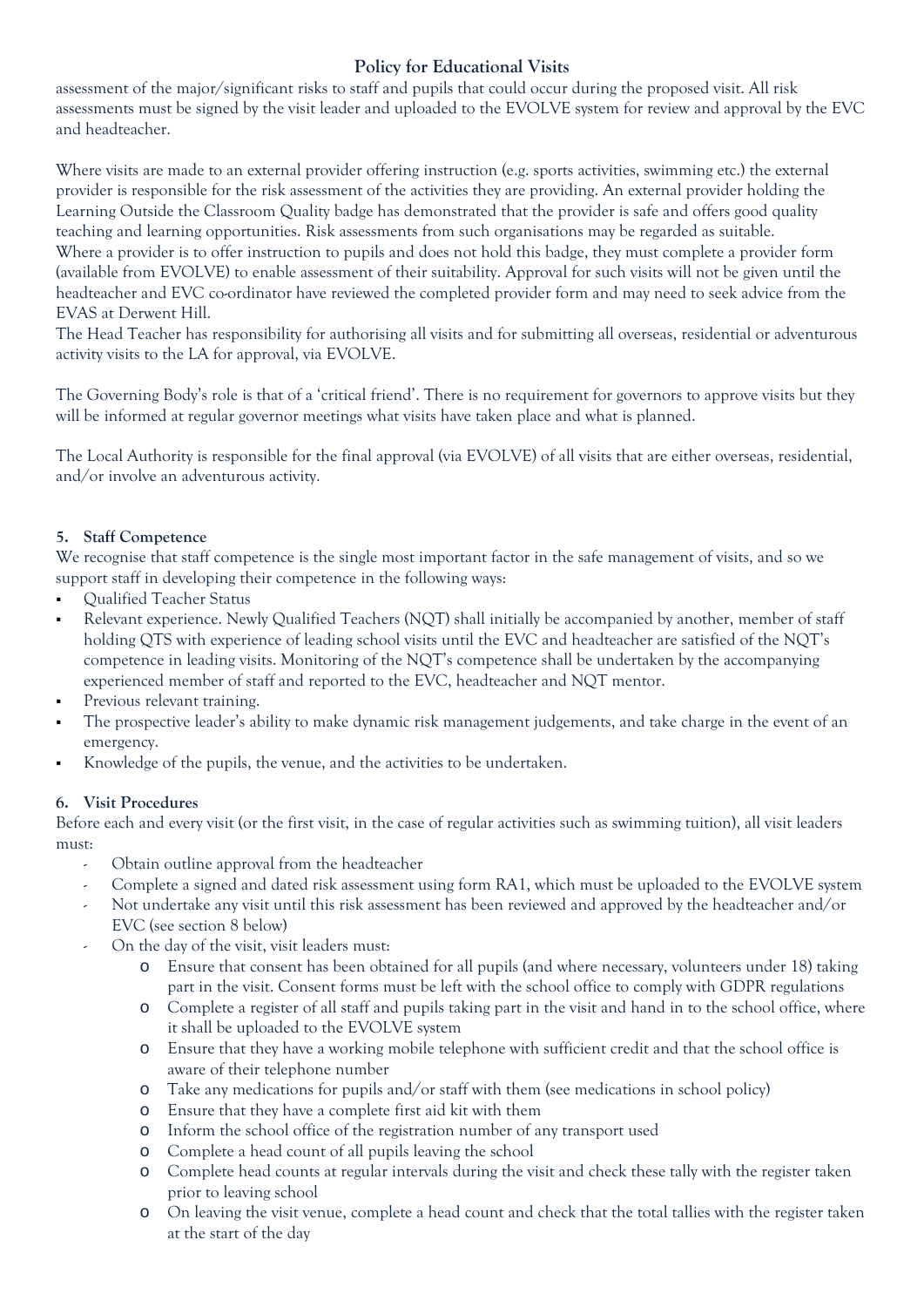- o Contact the school office, informing them of the registration number of any transport used and where possible, give an estimated time of arrival
- o In the event of any delay (e.g. traffic jam) contact the school office to enable office staff to keep parents informed

#### **7. Emergency Procedures**

Every visit will have nominated emergency contacts, copies of which are to be uploaded onto the EVOLVE system. On the day of a visit, a register of all pupils actually taking part in the visit must be submitted to the school office before leaving school. A copy should be loaded onto the EVOLVE system. This should also include the registration details of all forms of transport used and which persons are travelling on which bus. If the visit is off site for only the duration of the school day the school telephone number is used as an emergency contact. Visit leaders must take a charged mobile phone with them on every visit.

However, if the visit is of a residential nature two 24hr contact numbers of Senior Leaders will be identified (i.e. mobile and/or home phone number). The emergency contacts will have a copy of the relevant emergency contact details. They will also have access to all the relevant medical and next of kin information, copies of which should be stored on the EVOLVE system. The visit leader will keep emergency contact details with them at all times during the visit and a qualified first aider will also accompany each visit. (All teaching staff and the majority of our non teaching staff all completed a First Aid qualification in October 2018)}.

Therefore, the school's emergency response to an incident is based on the following key factors:

- 1. There is always a nominated emergency base contact for any visit (during school hours this is the office).
- 2. This nominated base contact will either be an experienced member of the senior management team, or will be able to contact an experienced senior manager at all times.
- 3. For activities that take place during normal school hours, the visit leader will be aware of any relevant medical information for all participants, including staff.
- 4. For activities that take place outside normal school hours, the visit leader and the emergency contact/s will be aware of any relevant medical information and emergency contact information for all participants, including staff.
- 5. The visit leader/s and the base contact/s know to request support from the LA/Diocese in the event that an incident overwhelms the establishment's emergency response capability, involves serious injury or fatality, or where it is likely to attract media attention. The EVAS service may use the EVOLVE system to check for the involvement of any of Sunderland LA's staff and pupils in the event of a major incident; it is imperative that accurate information is uploaded to EVOLVE.

A critical incident is any incident where events go beyond the normal coping mechanisms and experience of the visit leadership team. The school has an emergency plan in place to deal with a critical incident during a visit and where necessary, assistance will be sought from the LA/Diocese. This plan will be subject to test throughout the school year and the outcomes recorded and reported to the EVC Co-ordinator and Headteacher.

#### **7. Parental Consent**

Consent is requested from parents upon admittance to school and at the beginning of each school year, with regard to local area visits (e.g. shops, locality of school). However, parents will always be informed of the detail when their child is undertaking an educational visit. Specific consent is requested for activities which need a higher level of risk management or those that take place outside of school hours. However, specific parental consent will be obtained for visits of a residential, overseas or adventurous nature. For these visits, sufficient information must be made available to parents so that consent is given on a 'fully informed basis'.

#### **8. Approval for Visits**

All matters regarding each visit outside school – feasibility, planning, safety, organisation etc – will require the prior approval of the EVC and/or Headteacher. Approval of day visits will usually be at the discretion of the EVC (in consultation with the Headteacher if necessary). Staff should ensure that visits are submitted to the EVC at least 2 weeks in advance, (unless category 3 see below).

#### **9. Pre**‐**Visits**

In order to undertake a full and comprehensive assessment of risks, it may be advisable to undertake a pre-visit, even when the visit is made regularly, risks should be reassessed from time to time.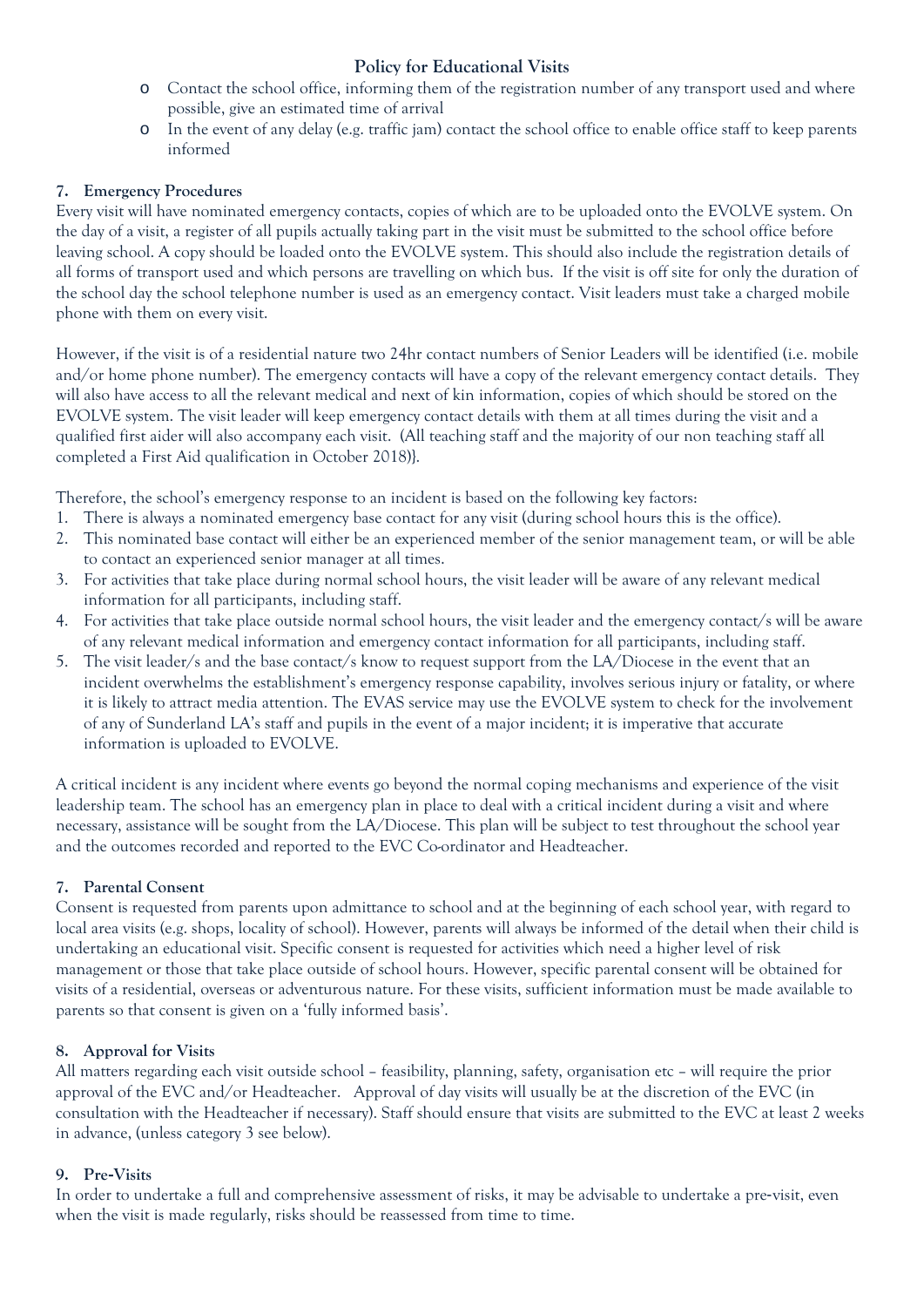#### **10. Category Definition Requirement for notification & approval**  Category 1

Straightforward routine visits which are generally close to the school and done on a regular basis, covered by:

- a generic risk assessment, regularly reviewed
- blanket informed parental consent (signed on entry to school)
- school/service operating procedures Evolve may be used but is not required.

#### Category 2

Visits requiring enhanced planning which are slightly further afield and may not have previously been used with eventspecific risk assessment, including:

- All residential visits not in Category 3
- Non-residential visits not in Categories 1 or 3 Must be authorised by the Headteacher / Manager, using Evolve.

#### Category 3

Higher risk visits, defined as:

- Visits outside the UK
- Visits which include adventure activities
- Visits to remote or hazardous locations Must be authorised by the Headteacher / Manager using Evolve at least four weeks before the visit, and then approved by the External Visits Advisory Service.

#### **11. Ratios**

Ratios should take into account sex, age, ability and behaviour of pupils; the nature of the activity and the expertise of adults; duration of journey and any requirements of the location to be visited.

Although there is no legal set ratio, (apart from EYFS which should be higher than 1 adult : 6 children) good practice would ensure that in:

- EYFS (nursery)  $= 1$  adult to every 3 pupils
- EYFS (reception)  $= 1$  adult to every 5 pupils
- $Key Stage 1 = 1$  adult to every 6 pupils
- Year  $3 = 1$  adult to every  $8$  pupils
- Years  $4 \text{ to } 6$  = 1 adult to every 10 pupils

These should be the minimum ratios for normal circumstances. They may need to be higher in individual circumstances where the risk is raised.

Only those persons aged 18 or over may be classed as adults for the purposes of calculating ratios. Where students or volunteers on placements at St. John Bosco are aged under 18, consent must be obtained from their parents and St. John Bosco staff are responsible for their wellbeing in the same manner as St. John Bosco pupils.

#### **12. Volunteers**

We welcome and encourage the support, experiences and help offered by volunteers. All of our volunteers are DBS checked. They often accompany children on educational visits always working alongside the class teacher.

#### **13. Inclusion**

St John Bosco School will make reasonable adjustments to avoid disabled participants being placed at a substantial disadvantage. However, the Equality Act 2010 does not require us to place employees or participants at risk of injury or ill health in order to make reasonable adjustments. If appropriate, we may ask the parent/carer of a particular pupil to accompany them on the visit. If there are any concerns about whether school can provide for a pupil's safety or the safety of others on a visit due the specific needs of a pupil we will seek advice from the LA Health & Safety Team.

#### **14. Charging / funding for visits**

St. John Bosco School pay for visits as they occur. The school try to subsidise all visits where possible and request voluntary contributions from parents where the full cost cannot be met (Coach hire, Entry fee etc.). For residential trips, which are expensive, we have a payment scheme in place for parents to pay gradually over a period of time leading up to the visit. Those pupils who qualify for Pupil Premium may be entitled to attend the visit at a reduced rate or no charge. This will be assessed on a case by case basis.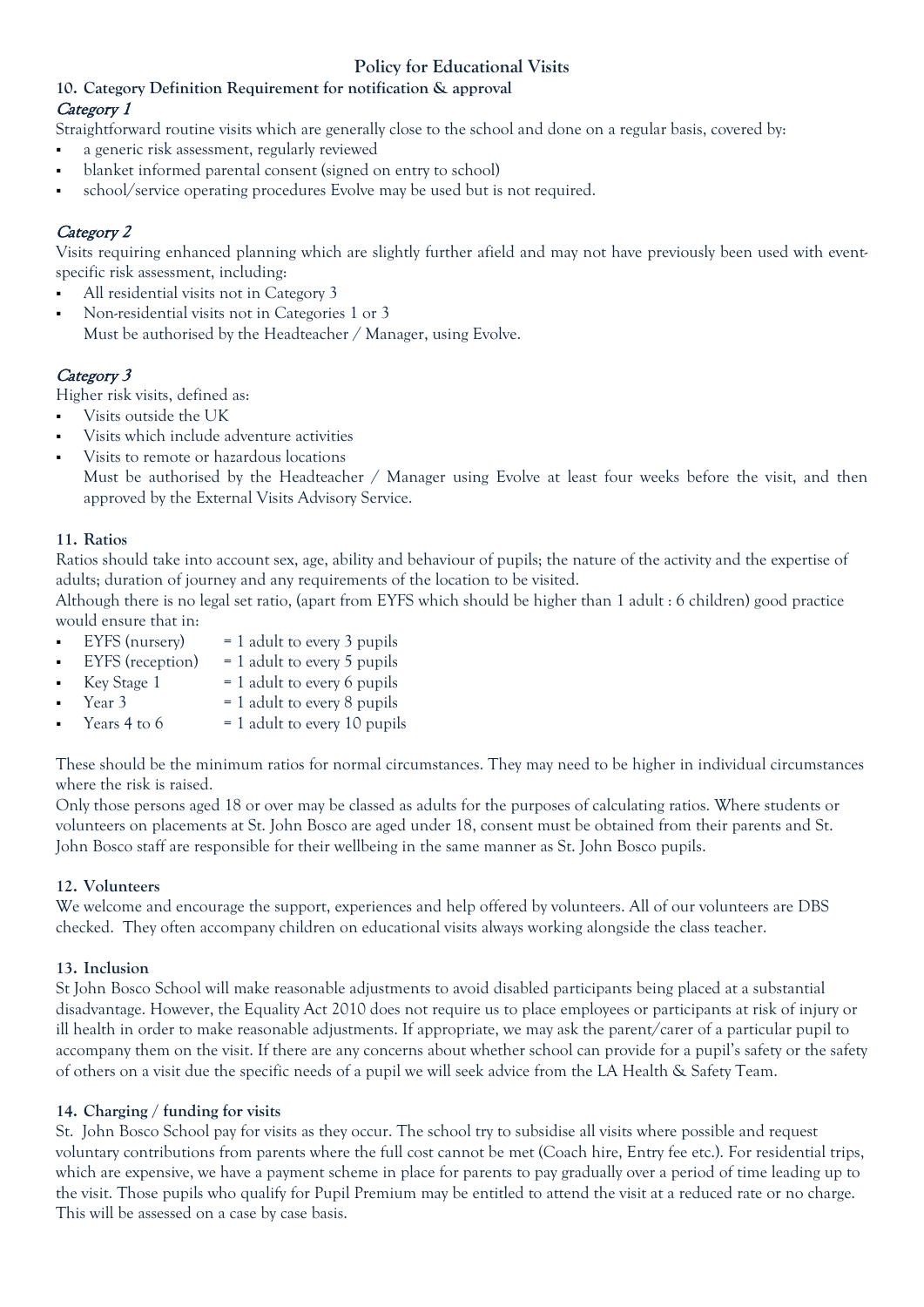#### **15. Use of staff cars to transport pupils**

St John Bosco School follows the Local Authority advice.

#### **16. Use of Parents' and Volunteers' Cars**

In our school we follow the guidance in the LA Educational Visits Policy guidance.

Parents are not usually allowed to transport pupils in their own car.

- If staff use their own cars we will check that the following documents are in order:
- car tax, insurance (staff insurance should cover business use),
- MOT
- driving licence.

We will inform parents/carers if their child is to travel in a private car, and who will be the driver.

Parents/carers of the passengers will be asked to give their written consent. We will check that seatbelts are in working order and used by all passengers.

Drivers will not be put in a position where they are alone with a child or young person. St. John Bosco School will arrange a central dropping-off point rather than individual home drops.

LA policy is that adults working regularly with young people must be DBS checked - this does not always apply to a parent/carer who occasionally transports children. Therefore the following recommendations will be followed:

- Parents/carers and volunteers should be issued with guidance about appropriate contact with children and young people
- The departure and collection point should normally be the school or an equivalent establishment
- Vehicles should travel in convoy
- Parents/carers should always transport their own child if possible

#### **17. Personal Accident and Travel Insurance, Employers Liability and Public Liability**

St. John Bosco School is covered by the above insurances for activities when away from the school site, home base or when employees are working in the community within the UK.

#### **18. Swimming Lessons**

St. John Bosco School arrange swimming lessons for pupils in Year 4 (Autumn and Spring Term – 20 sessions) and Year 3 (Summer Term – 10 sessions) each academic year. Lessons take place at Sunderland Aquatic Centre (travelling by private coach). The Aquatic Centre is responsible for undertaking the risk assessment of swimming instruction of children. St. John Bosco staff are responsible for undertaking all other related risk assessments. Children are supervised by school staff in changing rooms and waiting to enter areas of the pool.

#### **19. Monitoring & Review**

The day-to-day monitoring of this policy is the responsibility of the Headteacher, who will report to the governors termly with details of out of school visits. Each year, a sample of off-site educational visits taking place during the school day shall be selected for monitoring by the Headteacher and EVC co-ordinator, who shall check for compliance with the Educational Visits policy and procedures. All residential visits involving overnight stays away from school shall receive at least one monitoring visit by either the headteacher, deputy head or EVC co-ordinator.

This policy will be reviewed by the governing body every two years, or earlier if considered necessary

**In light of the COVID-19 pandemic, DfE have recommended that no residential visits should take place until further notice.**

**As a school we have also taken the decision to pause educational visits for the foreseeable future until our risk assessments allow them to resume, when it is safe for everyone involved.**

| Signed:      |                            |
|--------------|----------------------------|
| Designation: |                            |
| Date:        |                            |
|              | Review Date: November 2021 |